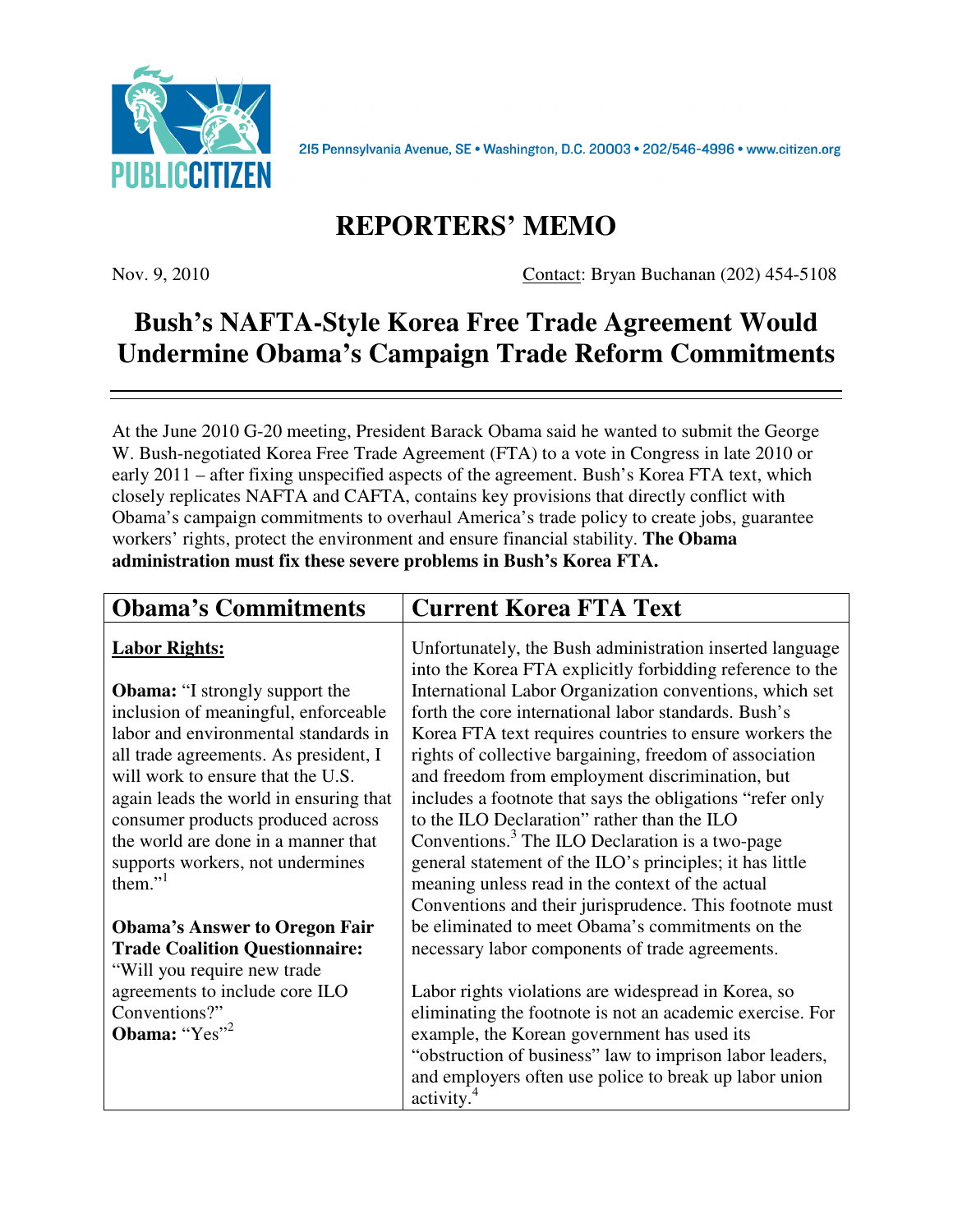| <b>Financial Sector Regulation:</b><br><b>Obama:</b> "To renew our economy<br>and to ensure that we are not doomed<br>to repeat a cycle of bubble and bust<br>again and again and again, we need<br>to address not only the immediate<br>crisis in the housing market, we also<br>need to create a 21 <sup>st</sup> century<br>regulatory framework and we need to<br>pursue a bold opportunity agenda for<br>the American people[T]here needs<br>to be general reform of the<br>requirements to which all regulated<br>financial institutions are subjected.<br>Capital requirements should be<br>strengthened, particularly for<br>complex financial instruments like<br>some of the mortgage securities that<br>led to our current crisis." <sup>5</sup> | The FTA text was signed in 2007 before the financial<br>crisis and includes the extreme deregulation<br>requirements of past Bush FTAs. Bush's Korea FTA<br>includes rules that countries cannot limit the size of<br>financial institutions or impose "firewalls" between the<br>sort of financial services one firm may offer to limit the<br>spread of risk, ban toxic derivatives, or control<br>destabilizing capital flights and floods. Both the U.S. and<br>Korea have implemented important new financial<br>stability and reregulation measures that could conflict<br>with these rules, making the countries subject to<br>challenge under the FTA. And, the regulations now<br>being written to implement Congress' major financial<br>reregulation bill could be subject to direct attack by<br>Korean corporations operating in the U.S. unless the<br>FTA is fixed.<br>In many ways, the Korea FTA's financial services<br>provisions are more deregulatory than those of any<br>previous FTA. According to fact sheets on the pact<br>published by the Bush administration, "The Financial<br>Services Chapter of the United States-South Korea Free<br>Trade Agreement  is a groundbreaking achievement,<br>providing more extensive provisions related to financial<br>services than ever before included in a U.S. FTA." <sup>6</sup> |
|-------------------------------------------------------------------------------------------------------------------------------------------------------------------------------------------------------------------------------------------------------------------------------------------------------------------------------------------------------------------------------------------------------------------------------------------------------------------------------------------------------------------------------------------------------------------------------------------------------------------------------------------------------------------------------------------------------------------------------------------------------------|----------------------------------------------------------------------------------------------------------------------------------------------------------------------------------------------------------------------------------------------------------------------------------------------------------------------------------------------------------------------------------------------------------------------------------------------------------------------------------------------------------------------------------------------------------------------------------------------------------------------------------------------------------------------------------------------------------------------------------------------------------------------------------------------------------------------------------------------------------------------------------------------------------------------------------------------------------------------------------------------------------------------------------------------------------------------------------------------------------------------------------------------------------------------------------------------------------------------------------------------------------------------------------------------------------------------------------------------------------|
| <b>Extreme Foreign Investor</b>                                                                                                                                                                                                                                                                                                                                                                                                                                                                                                                                                                                                                                                                                                                             | The Bush Korea FTA text includes the extraordinary                                                                                                                                                                                                                                                                                                                                                                                                                                                                                                                                                                                                                                                                                                                                                                                                                                                                                                                                                                                                                                                                                                                                                                                                                                                                                                       |
| <b>Protections That Promote</b>                                                                                                                                                                                                                                                                                                                                                                                                                                                                                                                                                                                                                                                                                                                             | foreign investor rights and their private "investor-state"                                                                                                                                                                                                                                                                                                                                                                                                                                                                                                                                                                                                                                                                                                                                                                                                                                                                                                                                                                                                                                                                                                                                                                                                                                                                                               |
| <b>Offshoring and Their Private</b>                                                                                                                                                                                                                                                                                                                                                                                                                                                                                                                                                                                                                                                                                                                         | enforcement that Obama criticized. This empowers                                                                                                                                                                                                                                                                                                                                                                                                                                                                                                                                                                                                                                                                                                                                                                                                                                                                                                                                                                                                                                                                                                                                                                                                                                                                                                         |
| <b>Corporate Investor-State</b>                                                                                                                                                                                                                                                                                                                                                                                                                                                                                                                                                                                                                                                                                                                             | foreign corporations to privately enforce new FTA                                                                                                                                                                                                                                                                                                                                                                                                                                                                                                                                                                                                                                                                                                                                                                                                                                                                                                                                                                                                                                                                                                                                                                                                                                                                                                        |
| <b>Enforcement:</b>                                                                                                                                                                                                                                                                                                                                                                                                                                                                                                                                                                                                                                                                                                                                         | investor rights by directly challenging U.S. laws before                                                                                                                                                                                                                                                                                                                                                                                                                                                                                                                                                                                                                                                                                                                                                                                                                                                                                                                                                                                                                                                                                                                                                                                                                                                                                                 |
| <b>Obama:</b> "With regards to provisions"                                                                                                                                                                                                                                                                                                                                                                                                                                                                                                                                                                                                                                                                                                                  | foreign tribunals to demand taxpayer compensation.                                                                                                                                                                                                                                                                                                                                                                                                                                                                                                                                                                                                                                                                                                                                                                                                                                                                                                                                                                                                                                                                                                                                                                                                                                                                                                       |
| in several FTAs that give foreign                                                                                                                                                                                                                                                                                                                                                                                                                                                                                                                                                                                                                                                                                                                           | With Korea, these outrageous provisions are especially                                                                                                                                                                                                                                                                                                                                                                                                                                                                                                                                                                                                                                                                                                                                                                                                                                                                                                                                                                                                                                                                                                                                                                                                                                                                                                   |
| investors the right to sue                                                                                                                                                                                                                                                                                                                                                                                                                                                                                                                                                                                                                                                                                                                                  | threatening and totally unnecessary; Korea has a well-                                                                                                                                                                                                                                                                                                                                                                                                                                                                                                                                                                                                                                                                                                                                                                                                                                                                                                                                                                                                                                                                                                                                                                                                                                                                                                   |
| governments directly in foreign                                                                                                                                                                                                                                                                                                                                                                                                                                                                                                                                                                                                                                                                                                                             | functioning domestic court system that respects private                                                                                                                                                                                                                                                                                                                                                                                                                                                                                                                                                                                                                                                                                                                                                                                                                                                                                                                                                                                                                                                                                                                                                                                                                                                                                                  |
| tribunals, I will ensure that foreign                                                                                                                                                                                                                                                                                                                                                                                                                                                                                                                                                                                                                                                                                                                       | property and investment.                                                                                                                                                                                                                                                                                                                                                                                                                                                                                                                                                                                                                                                                                                                                                                                                                                                                                                                                                                                                                                                                                                                                                                                                                                                                                                                                 |
| investor rights are strictly limited and                                                                                                                                                                                                                                                                                                                                                                                                                                                                                                                                                                                                                                                                                                                    | The special threat is posed because there are hundreds of                                                                                                                                                                                                                                                                                                                                                                                                                                                                                                                                                                                                                                                                                                                                                                                                                                                                                                                                                                                                                                                                                                                                                                                                                                                                                                |
| will fully exempt any law or                                                                                                                                                                                                                                                                                                                                                                                                                                                                                                                                                                                                                                                                                                                                | U.S. and Korean companies cross-established in the                                                                                                                                                                                                                                                                                                                                                                                                                                                                                                                                                                                                                                                                                                                                                                                                                                                                                                                                                                                                                                                                                                                                                                                                                                                                                                       |
| regulation written to protect public                                                                                                                                                                                                                                                                                                                                                                                                                                                                                                                                                                                                                                                                                                                        | other country. About 79 Korean firms operate in the U.S.                                                                                                                                                                                                                                                                                                                                                                                                                                                                                                                                                                                                                                                                                                                                                                                                                                                                                                                                                                                                                                                                                                                                                                                                                                                                                                 |
| safety or promote the public interest.                                                                                                                                                                                                                                                                                                                                                                                                                                                                                                                                                                                                                                                                                                                      | They would get new FTA rights to demand taxpayer                                                                                                                                                                                                                                                                                                                                                                                                                                                                                                                                                                                                                                                                                                                                                                                                                                                                                                                                                                                                                                                                                                                                                                                                                                                                                                         |
| And I will never agree to granting                                                                                                                                                                                                                                                                                                                                                                                                                                                                                                                                                                                                                                                                                                                          | payment for federal and subfederal labor, environmental                                                                                                                                                                                                                                                                                                                                                                                                                                                                                                                                                                                                                                                                                                                                                                                                                                                                                                                                                                                                                                                                                                                                                                                                                                                                                                  |
| foreign investors any rights in the                                                                                                                                                                                                                                                                                                                                                                                                                                                                                                                                                                                                                                                                                                                         | zoning and other laws that they think undermine their                                                                                                                                                                                                                                                                                                                                                                                                                                                                                                                                                                                                                                                                                                                                                                                                                                                                                                                                                                                                                                                                                                                                                                                                                                                                                                    |
| U.S. greater than those of Americans.                                                                                                                                                                                                                                                                                                                                                                                                                                                                                                                                                                                                                                                                                                                       | "expected future profits" or violate other pro-corporate                                                                                                                                                                                                                                                                                                                                                                                                                                                                                                                                                                                                                                                                                                                                                                                                                                                                                                                                                                                                                                                                                                                                                                                                                                                                                                 |
| Our judicial system is strong and                                                                                                                                                                                                                                                                                                                                                                                                                                                                                                                                                                                                                                                                                                                           | rights if the Korea FTA is passed with its current text.                                                                                                                                                                                                                                                                                                                                                                                                                                                                                                                                                                                                                                                                                                                                                                                                                                                                                                                                                                                                                                                                                                                                                                                                                                                                                                 |